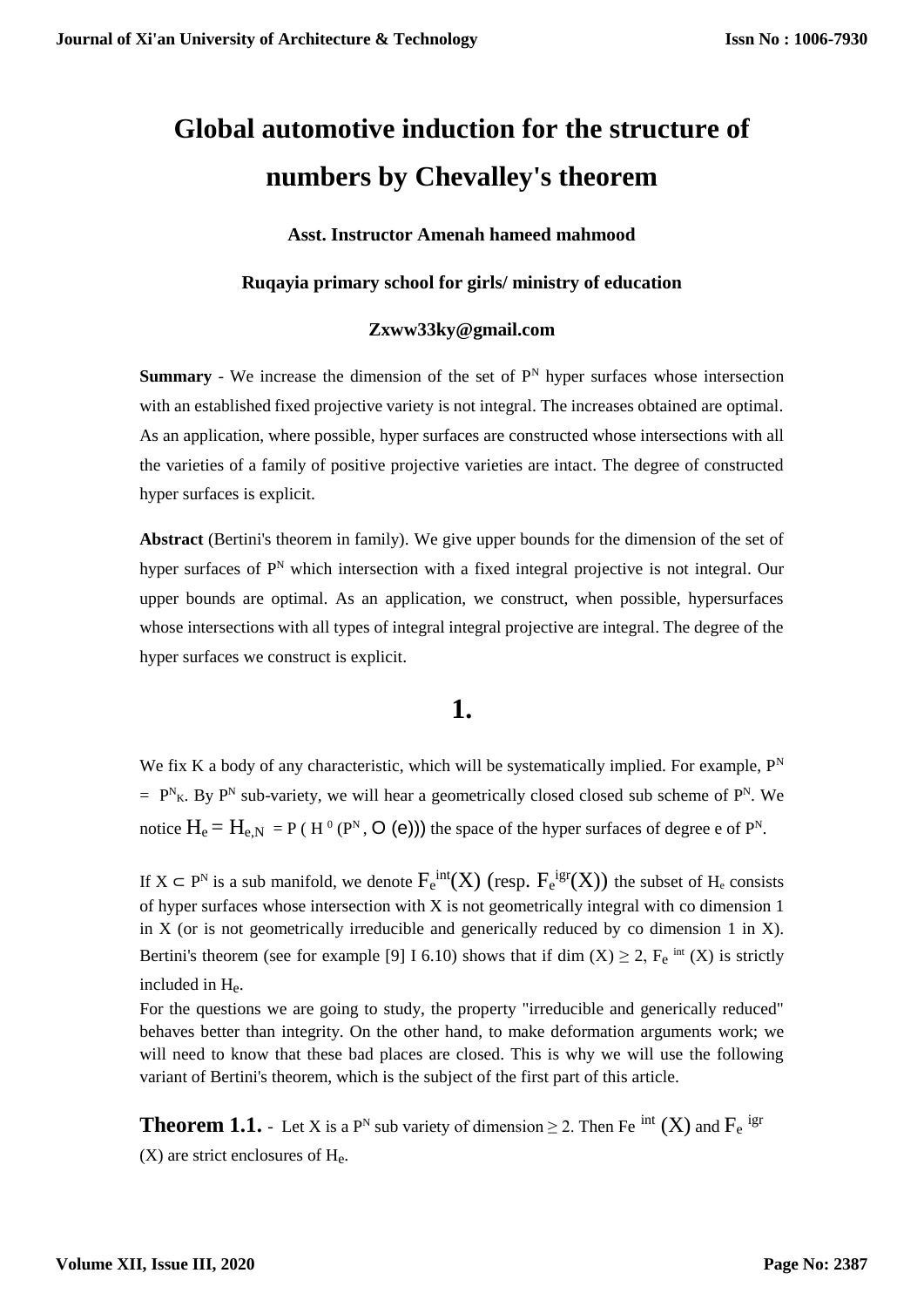When K is infinite, a consequence of this theorem is that there are hyper surfaces in the complement of  $F_e^{int}$  (X) (resp.  $F_e^{igr}$  (X)). We seek in this article to obtain a "family" version of this theorem. We ask ourselves more precisely the following question:

**Question 1.2.** - Given a family of sub varieties of dimension  $\geq 2$  of  $P^N$ , can we find a hyper surface whose intersections with all the varieties of this family are geometrically intact (or geometrically irreducible and generically reduced)? If the answer is positive, can we find such a hyper surface of small degree?

In fact, this amount to controlling, for each variety  $X$  of the family, the co dimension of Fe  $\overline{P}$ <sup>int</sup> (X) (respectively  $F_e$  <sup>igr</sup> (X)) in H<sub>e</sub>. Specifically, the following question must be answered:

**Question 1.3.** - The co dimension of  $F_e$  <sup>int</sup> (X) (resp.  $F_e$  <sup>igr</sup> (X)) in  $H_e$  tend towards infinity with e?

In the second part of this article, we obtain optimal co dim ratios  $_{\rm He}$  ( $F_{\rm e}^{\rm igr}(X)$ ) depending on e and dim (X). In particular, the answer to question 1.3 for  $F_e^{igr}(X)$  is positive. The statement is as follows:

**Theorem 1.4.**  $\qquad$  Let X is a subvariety of  $P^N$  of dimension  $n \ge 2$ . Then:

$$
\mathrm{codim}_{\mathcal{H}_e}(\mathcal{F}_e^{\mathrm{igr}}(X))\geq\left\{\begin{array}{ll} n-1 & si & e=1\\ \binom{e+n-1}{e}-n & si & e\geq 2.\end{array}\right.
$$

In addition, these terminals are optimal. They are reached for a cone on a curve when  $e = 1$ and for a linear space when  $e \geq 2$ .

In the third part, we derive analogous  $F<sub>e</sub>^{int}(X)$ . The following statement shows that the answer to question 1.3 for  $F_e$  int (X) is positive if and only if X does not have a closed point of depth 1.

**Theorem 1.5.** ---- Let X is a sub variety of  $P^N$  of dimension  $n \ge 2$ . Then:

(i) If X has no point of depth 1 and co dimension  $> 1$ ,

$$
\mathrm{codim}_{\mathscr{H}_e}(\mathcal{F}_e^{\mathrm{int}}(X))\geq\left\{\begin{array}{ll} n-1 & si & e=1\\ (^{e+n-1})-n & si & e\geq 2.\end{array}\right.
$$

(ii) If X does not have a closed point of depth 1,

$$
\operatorname{codim}_{\mathcal{H}_e}(\mathcal{F}_e^{\operatorname{int}}(X)) \ge \begin{cases} e+1 & si & n \ge 3 \\ e-1 & si & n = 2 \ et \ e \ge 2 \\ 1 & si & n = 2 \ et \ e = 1. \end{cases}
$$

(iii) If X has a closed point of depth 1,

Co dim  $_{\text{He}}$  ( $F_e$ <sup>int</sup> (X)) = 1 pour tout e. In addition, these terminals are optimal.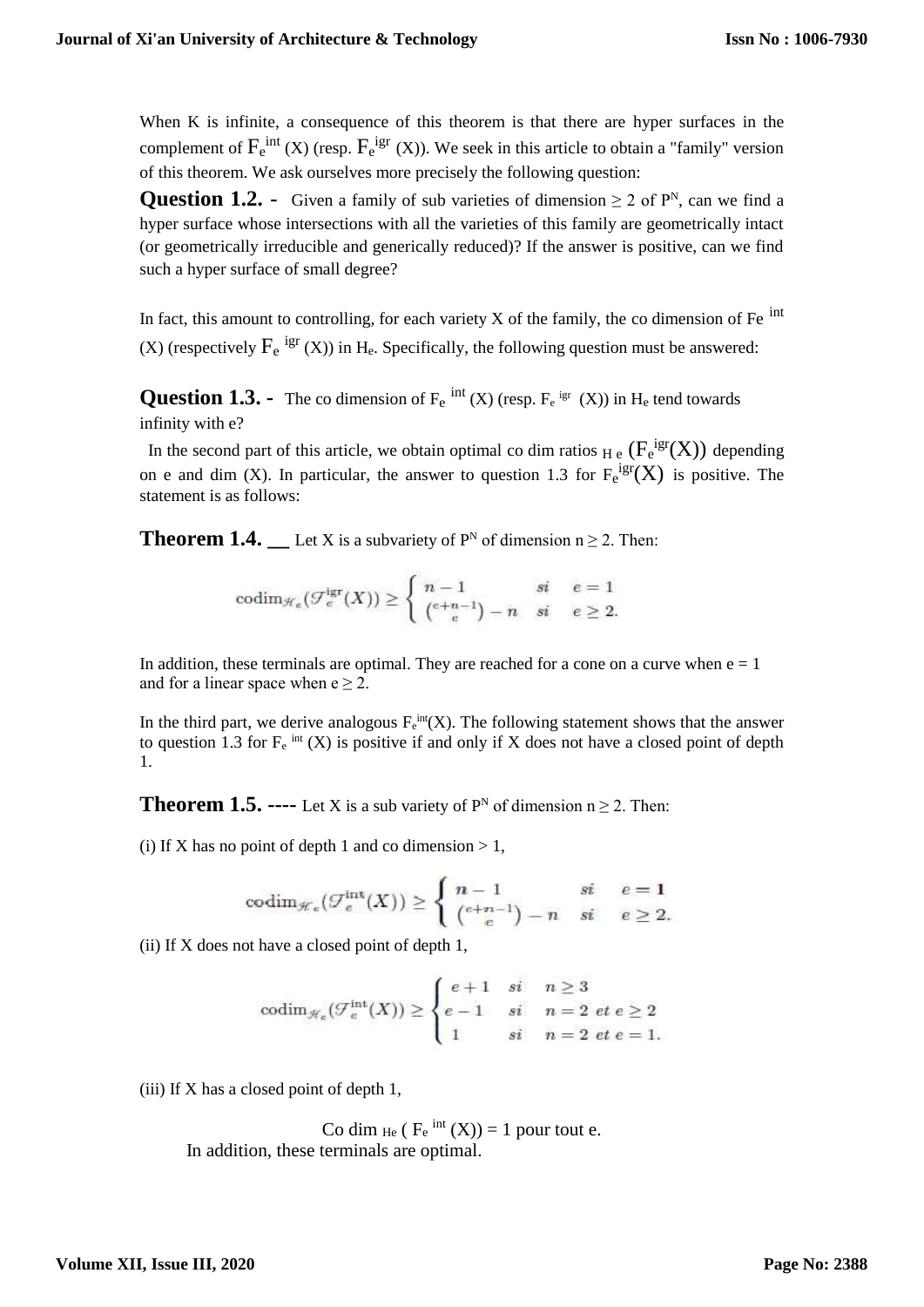Note that the condition "not to have closed point of depth 1 and co dimension > 1" is the condition S2 of Serre. It is particularly verified for normal varieties and varieties of Cohen-Macaulay.

Finally, in a fourth part, we obtain the following theorem answering the question 1.2. The restriction on the fibers of the family, in the case of integrity, is necessary in view of the previous theorem.

**Theorem 1.6. ---** Let there be a flat family of sub varieties of dimension  $n \ge 2$  of  $P^N$ , that is to say a commutative diagram of K-schemes of finite type:



Where  $\pi$  is flat with geometrically intact fibers of dimension  $n \geq 2$  and i is a closed immersion. So:

(i) Let e such that  $\binom{e+n-1}{e}$  –  $n-1 \geq$  dim (V). The set of hypersurface H of P<sup>N</sup> of degree  $\dim$  (V) + 2 such that for all  $v \in V$ ,  $Xv \cap H$  is geometrically irreducible and generically reduced co dimension 1 in  $X<sub>v</sub>$  contains a non-empty open.

(ii) Let  $e \ge \dim(V) + 2$ . Suppose the  $X_v$  do not have closed points of depth 1. Then the set of hyper surfaces H of P<sup>N</sup> of degree e such that for all  $v \in V$ ,  $X_v \cap H$  is geometrically integral of co dimension 1 in  $X<sub>v</sub>$  contains a non-empty open.

If V is clean, these sets are non-empty open ones. Finally, when the body K is infinite, we can find such a hyper surface H defined on K.

These questions were motivated by the constructions of [1] varieties whose cotangent bundle is ample. In particular, Theorem 1.5 corrects and specifies Lemma 12 of loc. cit., wrong.

When K is finite, the methods used here to prove Theorem 1.6 do not make it possible to construct a hyper surface defined on K. The analog of this question for the smooth version of Bertini's theorem was studied and solved by Poonen in [10].

I would like to warmly thank Olivier Debarred for his many advice and Olivier Wittenberg for his careful reading of preliminary versions of this text.

## **2. Bertini's theorem**

This part will prove Theorem 1.1.

### **2.1. Opening of the property "irreducible and generically reduced". --- For** this,

we will begin by determining conditions on a family of schemes under which the set of fibers that are irreducible and generically reduced is open: this is the role of Proposition 2.1. It is a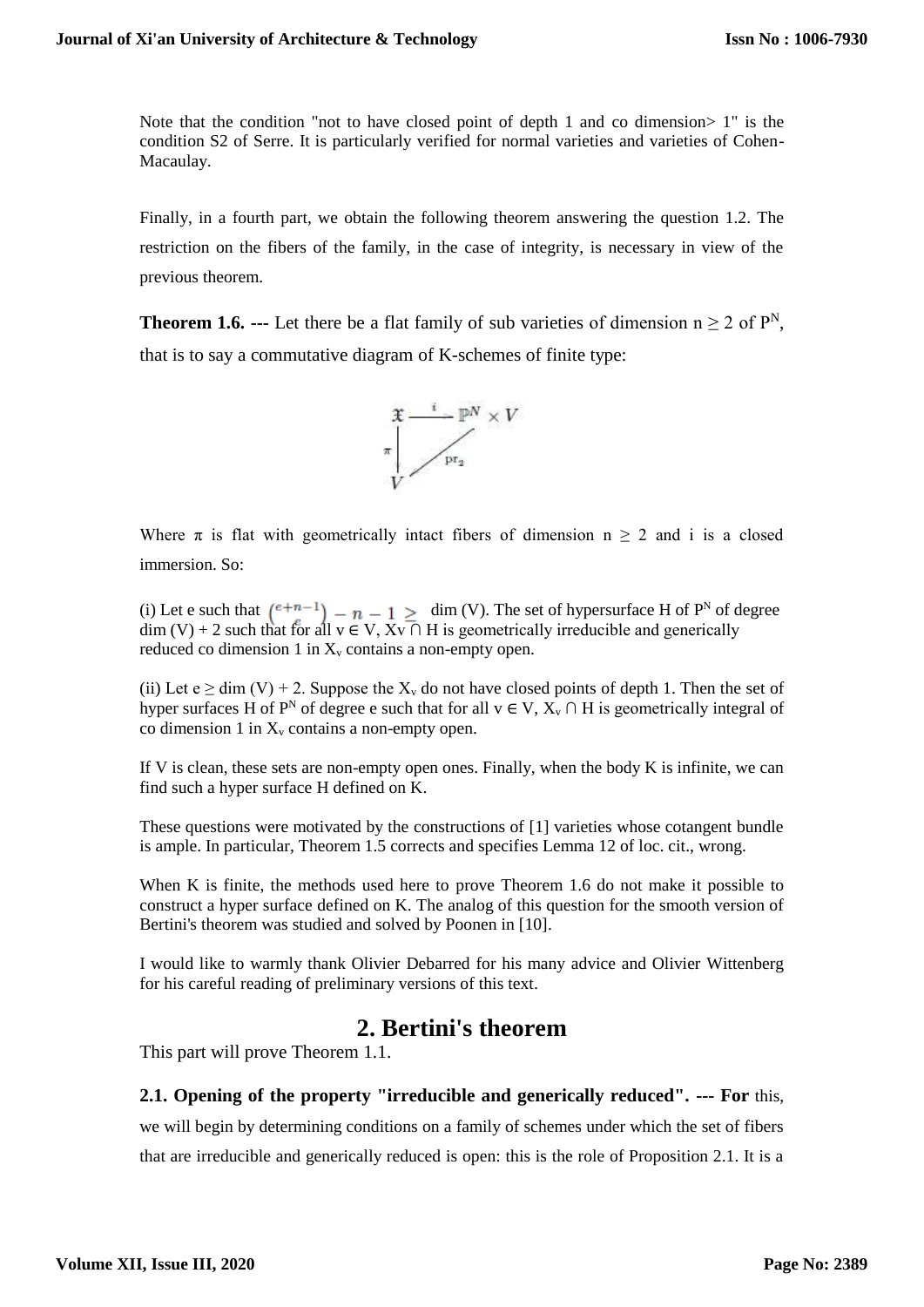very close proposition of statements of [6], and the demonstrations are modeled on those found there. Therefore, we will multiply the references to this book.

**Proposal 2.1.** - Let f:  $X \rightarrow S$  be a morphism of schemas proper, flat and of finite presentation. It is assumed that the irreducible components of the fibers of f are all of the same size n. Then the set E of s  $\in$  S such that  $X_s$  is geometrically irreducible and generically reduced is open in S.

Evidence. - We split the proof in several steps.

Step 1. Under the assumptions of the statement, if S is the specter of a discrete dot-point valuation ring of s' and closed-point s, if moreover the irreducible components of  $X_S$ ' are geometrically irreducible, then if  $s \in E$ , one also  $s' \in E$ .

Let's show first that  $X_S$ ' is geometrically genetically reduced. By [6] 12.1.1 (vii), the set U of  $x \in X$  such that  $X_{f(x)}$  is geometrically reduced in x is opened in X. Its complementary F is thus closed. By hypothesis,  $F_s$  is of dimension  $\lt$  n. Now, by the cleanliness of f, the dimension of the fibers of f: F  $\rightarrow$ S is semi-continuous higher, hence dim (F<sub>s</sub>') < n, and X<sub>S</sub>' is geometrically generically reduced.

Suppose then by the absurdity that  $X_s$ ' is not irreducible, and be  $\eta_1$  and  $\eta_2$  two distinct maximum points of  $X_S$ . By cleanliness, the fiber dimension of f:  $\{\eta i\} \rightarrow S$  is semicontinuous superiorly. We can therefore choose a maximum point  $z_i$  of  $\{\eta_i\}_{s}$  whose adhesion is of dimension  $\geq$  n. Since the irreducible components of  $X_s$  are of dimension n by hypothesis,  $z_i$  is necessarily a maximum point of  $X_s$ .

By  $[5]$  2.3.4, which is applied by flatness, we see that the maximum points of X are exactly those of XS'. This allows us to test the hypotheses of [5] 3.4.1.1 and to show that if  $Z_1$  and  $Z_2$  coincide, we would have

long(( 
$$
O_{Xs}
$$
)  $z_1$  )  $\geq$  long ((  $O_X$ )<sub>η1</sub> ) + long((  $O_X$ )<sub>η2</sub> )  $\geq$  2,

This is impossible because  $X_s$  is generally reduced. So,  $z_1 = z_2$ , so  $X_s$  is not irreducible, which is absurd.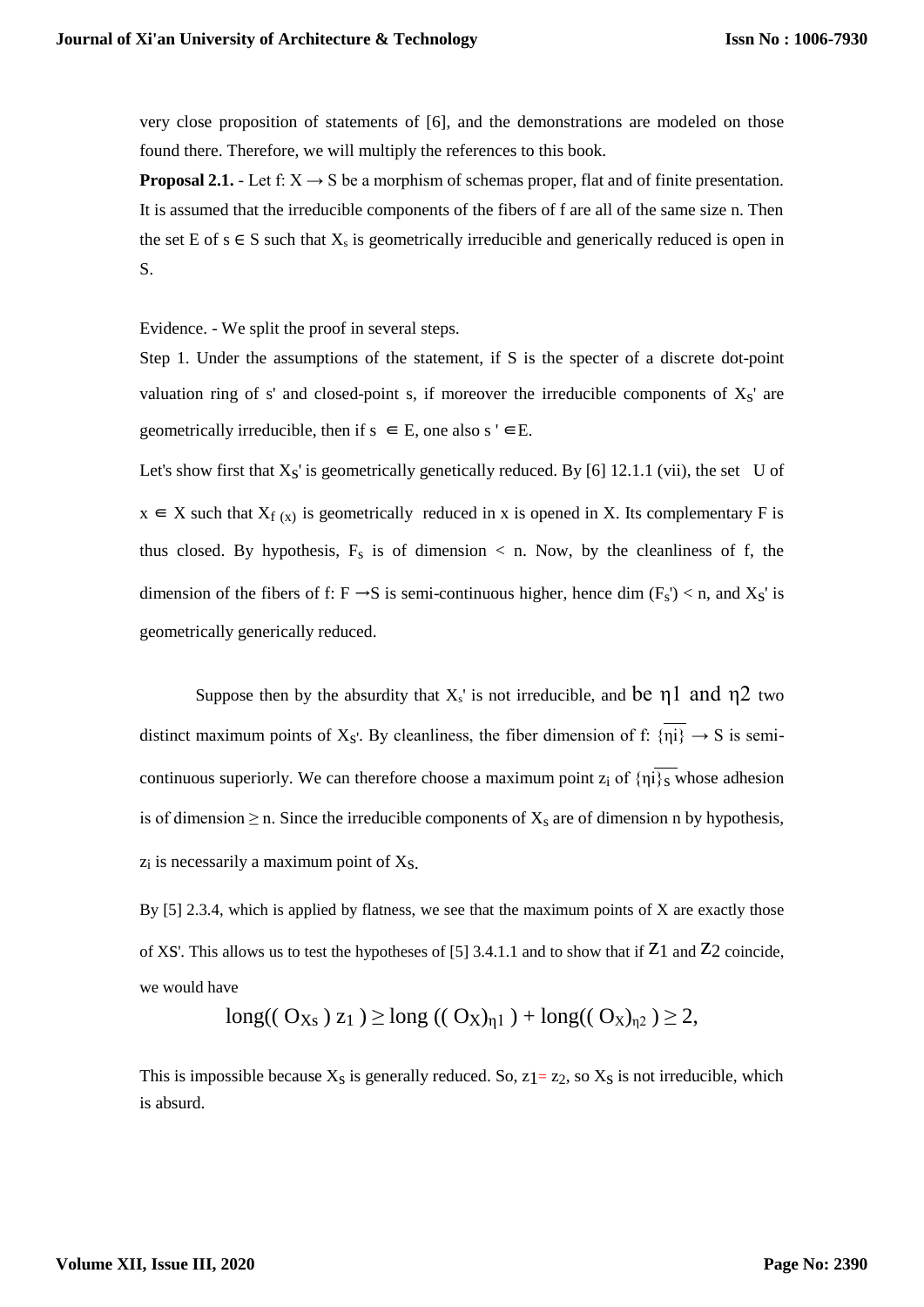**Step 2.** Under the assumptions of the statement, if S is affine northerner integer of generic point s', if moreover the irreducible components of  $X_s$ ' Are geometrically irreducible, and if E is not empty, then  $s' \in E$ .

Suppose that  $s \in E$  is different from s'. By [2] 7.1.7, which is applied by noetherian, one can find a scheme T, spectrum of a ring of discrete valuation of closed point and generated do t', and a morphism g:  $T \rightarrow$  S such that g (t) = s and g (t') = s'. We can then apply step 1 after base change per g, which show  $s' \in E$ .

**Step 3.** Under the assumptions of the statement, if  $S = \text{Spec} (A)$  is a noetherian affine, E is stable by generation.

We give ourselves  $s \in E$  and s' a generation of s: we want to show that  $s' \in E$ . Quit to replace S by  $\{\overrightarrow{ni}\}\$ , we can assume S generic point integer s'.

By [5] 4.6.8, there exists a finite extension  $K$  of  $K = Frac(A)$  such that the irreducible components of  $(X_s)$   $\tilde{K}$  are geometrically irreducible. Since there is a basis of  $\tilde{K}$  on K formed of integer elements on A, the ring  $\Delta$  generated by these elements is finite on A and is of fractional bodies  $K$ . We pose  $S \sim$  = Spec (A<sup>-</sup>), so that the morphism g:  $S \sim$  S is subjective because finite and dominant.

**Step 2** can then be applied after changing base by g. note  $\tilde{E}$  the obvious set. We have  $E = g^{-1}$  (E), so  $E = g$  (E) by subjectivity of g. Since  $\tilde{E}$  contains the generic point of  $\tilde{\phantom{a}}$  S, E contains the generic point of S, which concludes.

**Step 4**. Under the assumptions of the statement, E is open.

Since the proposition is local on S, we can suppose that  $S = Spec(A)$  is affine.

When S is Noetherian, we will show that E is open by applying criterion [3] 0.9.2.5. Let's check the assumptions. On the one hand, E is stable by generation in step 3. On the other hand, E is locally constructible by [6] 9.7.7 and 9.8.7.

If A is not Noetherian, we write A as the inductive limit of its finite-type sub-rings on Z. Then, by [6] 8.9.1, 8.10.5 (xii) and 11.2.6, we can find a sub-Noetherian ring  $A_0$  of A and a morphism f<sub>0</sub>:  $X_0 \rightarrow$  Spec (A<sub>0</sub>) satisfying the same properties as f, and such that f is obtained from  $f_0$  by extension of the scalars. If g: Spec  $(A) \rightarrow$  Spec  $(A_0)$  is the base change and if  $E_0$  is the obvious set, we have  $E = g^{-1}$  (E<sub>0</sub>). Since  $E_0$  is open by the Noetherian case, E is open. Hence the result.

**2.2. Demonstration of the theorem.** Let us now demonstrate the version we will need of Bertini's theorem that is Theorem 1.1.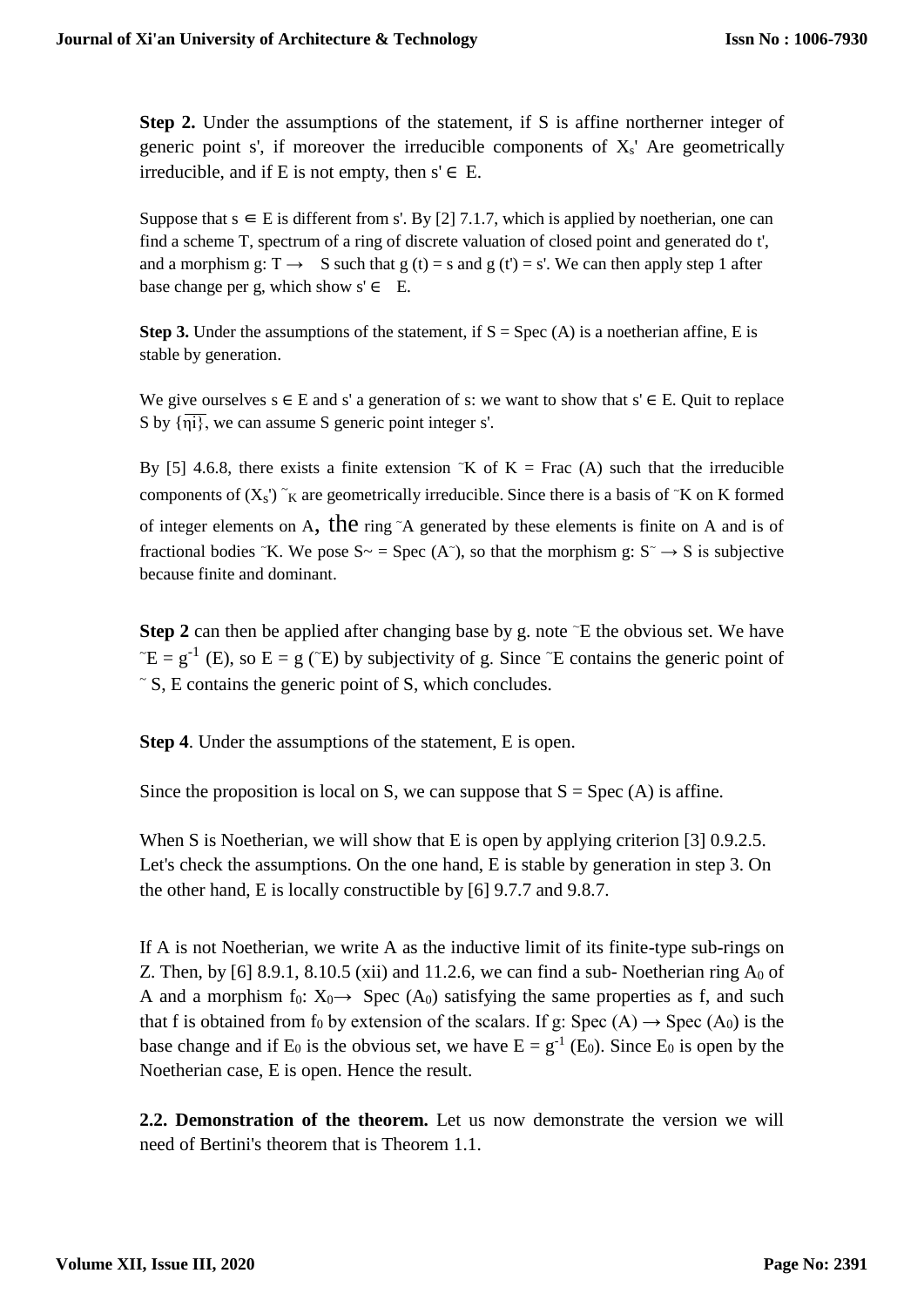**Proof of TheoreIIIIIIIIIIIIIII** 1.1. - By [9] I 6.10 applied to the inclusion of X in  $P^N$ , F e <sup>int</sup> (X) is strictly included in H<sub>e</sub>. Like  $F_e$  <sup>igr</sup> (X)  $\subset F_e$  <sup>int</sup> (X), just show that  $F_e$ <sup>int</sup> (X) and  $F_e^{igr}(X)$  are closed in H<sub>e</sub>. We prove for  $F_e^{igr}(X)$ ; the closing of  $F_e^{int}(X)$  is shown in the same way using [6] 12.2.4 (viii) instead of proposal 2.1. We introduce  $Z \subset P^N \times H_e$  the family setting the parameters  $Z_H = X \cap H$  and  $q: Z \to H_e$  the

canonical projection. We note U the open of  $H_e$  or  $X \subseteq H$ .

As the Hilbert polynomial of its fibers is constant, by applying the criterion III 9.9 of [8], we see that q  $_U: q^{-1}(U) \rightarrow U$  is flat. Let U' be the subset of U constituted by H such that X∩H is geometrically irreducible and generically reduced. It is opened by Proposition 2.1. As a result,  $F_e^{igr}(X)$ , which is the complement of U' in H<sub>e</sub>, is closed.

# **3.** Mino ration of the co dimension of  $\mathbf{F}_e^{i\text{gr}}(X)$

This part contains the proof of Theorem 1.4. As this one is insensitive to the extension of the scalars, one will suppose that K is algebraically closed.

The idea of using a degeneracy of X to a meeting of linear spaces to show this theorem is due to Zak.

**3.1. ---- Optimality of the memorizers.** We show in this paragraph that the lower bounds of Theorem 1.4 are optimal.

**Proposal 3.1.** - Let  $n \ge 2$  and  $e \ge 1$ . Then we can find a sub variety X of a projective space  $P<sup>N</sup>$  for which the inequality of Theorem 1.4 is an equality.

**Evidence.** -- If  $e > 2$ , Lemma 3.2 below shows that we can take for X a linear subspace of dimension n of  $P^N$ .

If  $e = 1$ , we choose for X a basic cone an integral curve of degree  $\geq 2$  and vertex a linear subspace L of dimension n - 2 of  $P<sup>N</sup>$ . Let G denote the set of elements of  $H<sub>1</sub>$ containing L. If H  $\in$  G, X  $\cap$  H is the union of linear subspaces of P<sup>N</sup> and cannot therefore be irreducible and generically reduced by degree. Therefore,  $G \subset F_1^{igr}(X)$ . On the other hand, Lemma 3.3 below, codim  $H_1(G) = n-1$ . We deduce co dim  $H_1$  $(F_1^{\text{igr}}(X)) \leq n - 1$  and therefore that the inequality of 1.4 is an equality.

Lemma 3.2. - Let X is a linear subspace of dimension n of  $P^N$ , and  $e \ge 2$ . Then:

$$
\mathrm{codim}_{\mathcal{H}_e}(\mathcal{F}_e^{\mathrm{igr}}(X)) = {e+n-1 \choose e}-n
$$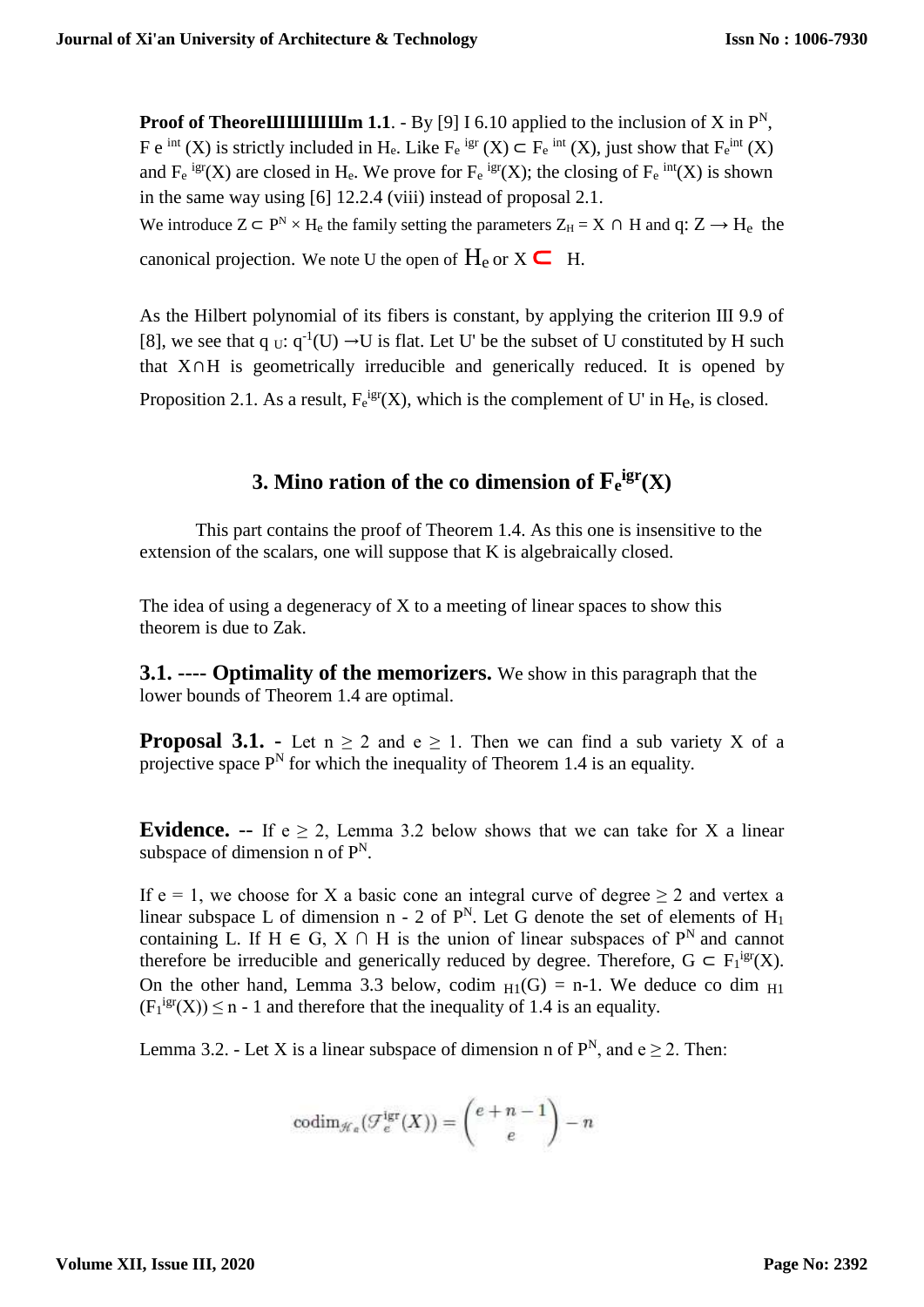Demonstration. - We are immediately reduced to the case where  $N = n$  and  $X = P^n$ . The closed points of  $F_e^{igr}(P^n)$  correspond to the hyper surfaces of which an equation is not

$$
\begin{array}{rcl}\n\operatorname{codim}_{\mathcal{H}_{e}}\left(\mathcal{F}_{e}^{\operatorname{igr}}(\mathbb{P}^{n})\right) & = & \min_{1 \leq k \leq e-1} \left( \binom{e+n}{n} - \binom{k+n}{n} - \binom{e-k+n}{n} + 1 \right) & \text{else, so} \\
& = & \min_{k \in \{1, e-1\}} \left( \binom{e+n}{n} - \binom{k+n}{n} - \binom{e-k+n}{n} + 1 \right) & \text{is} & \text{a} \\
& = & \binom{e+n}{n} - n - 1 - \binom{e-1+n}{n} + 1 & \text{subsets} \\
& = & \binom{e+n-1}{e} - n. & \text{corresp} \\
& \text{onding}\n\end{array}
$$

to the degrees k and e-k of the two factors of a decomposition. This allows calculating:

**Lemma 3.3.** - Let X is a subvariety of  $P^N$  of dimension n. Let G denote the set of hyper surfaces of degree e containing X. We have

$$
\mathrm{codim}_{\mathcal{H}_e}(\mathcal{G}) \geq \binom{e+n}{e}.
$$

Moreover, when X is a linear subspace of  $P<sup>N</sup>$ , we have equality.

**Evidence.** Let L be a linear subspace of dimension  $N - n - 1$  of  $P^N$  not meeting X. The fibers of the projection  $\pi_L: X \to P^n$  from L is all non-empty finite. This shows that G and the set C of the vertex cones L do not do not intersect in H $_{\rm e}$ . We can then apply the theorem of the projective intersection:

$$
\mathrm{codim}_{\mathcal{H}_e}(\mathcal{G}) \ge \dim(\mathcal{C}) + 1 = \binom{e+n}{e}.
$$

Finally, when X is a linear subspace of  $P^N$ , X and L are additional in  $P^N$ , and it is easy to see that G and C are additional linear subspaces in He. We then

$$
\mathrm{codim}_{\mathcal{H}_e}(\mathcal{G})=\dim(\mathcal{C})+1=\binom{e+n}{e}.
$$

### **3.2. Reduction in the case of a hypersurface which is a cone on a plane curve. –**

In this section, the proof of Theorem 1.4 is prepared by performing a number of reductions. We begin by reducing ourselves by projection in the case where X is a hyper surface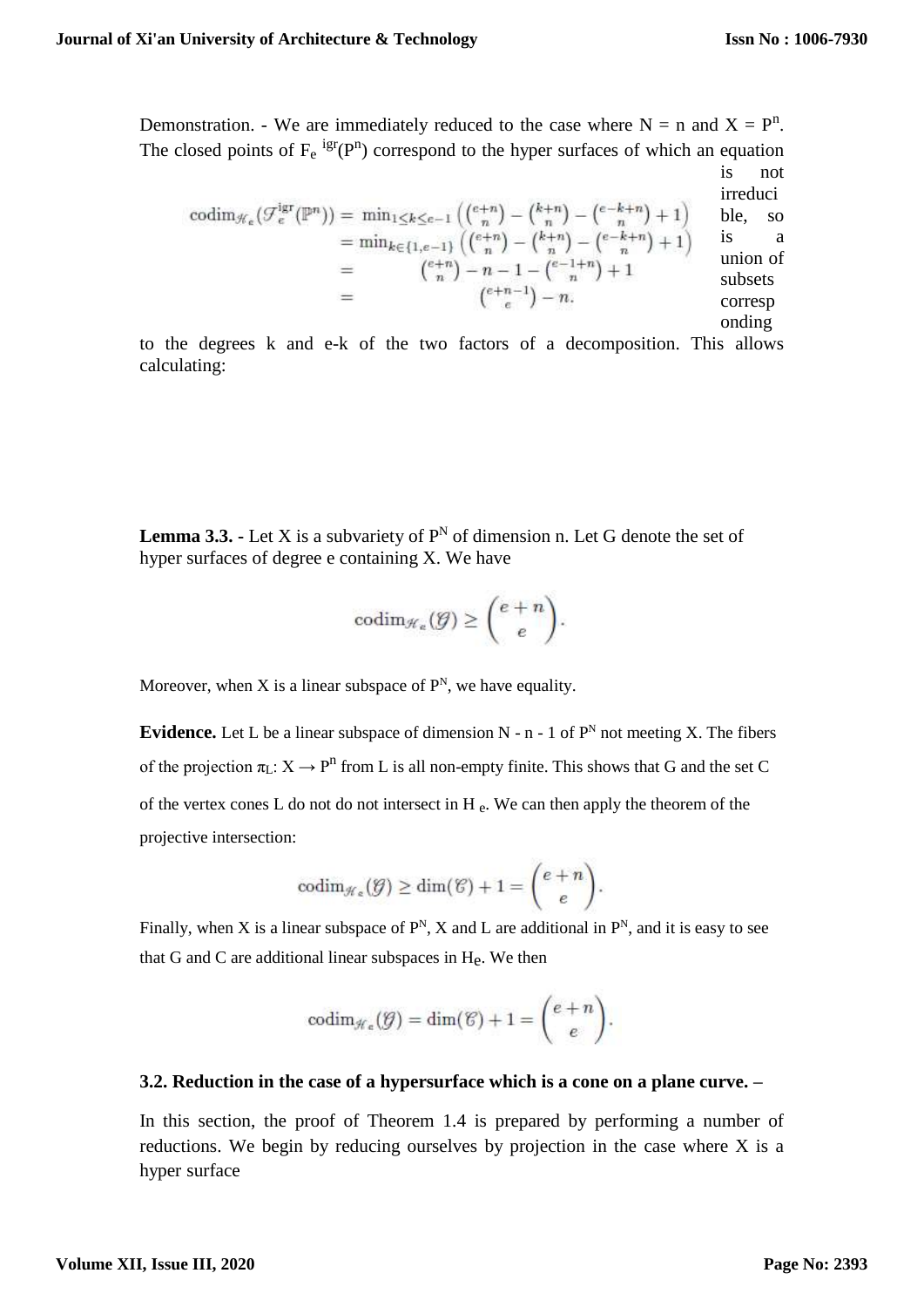Proposal 3.4. - Theorem 1.4 is deduced from the particular case where X is a hyper surface.

**Evidence.** - If  $X = P^N$ , it is lemma 3.2 when  $e \ge 2$  or lemma 3.3 when  $e = 1$ . If X is a hyper surface, there is nothing to prove.

If X is of co dimension  $\geq 2$  in  $P^N$ , one chooses, by the theorem of Bertini smooth, a linear subspace L1 of dimension  $N - n$  of  $P<sup>N</sup>$  whose intersection with X consists of reduced points  $P_i$ . Let  $L_2$  be a hyper plane of  $L_1$  containing  $P_1$  and none of  $P_1$ ,  $I > 1$ , and L a hyper plane of  $L_2$  not containing  $P_1$ . We denote  $\pi: P^N \to P^{n+1}$  the projection since L and Q =  $\pi$  (P<sub>1</sub>). The variety Y =  $\pi$  (X) with its reduced structure is a hyper surface of  $P^{n+1}$ ; we consider  $\pi | X: X \to Y$ . By construction,  $\pi | X^{-1}(Q)$  is the reduced point P<sub>1</sub>. Consequently, since  $\pi$  | X is proper,  $\pi$  | X is generically finite of degree 1 that is, birational. We denote E the strict bound of Y above which  $\pi$  | X is not an isomorphism.

Let C be the closed off  $H_{e,N}$  made up of the vertex cones L. By theorem of the projective intersection,

$$
\operatorname{codim}_{\mathcal{H}_{e,N}}(\mathcal{F}_e^{\operatorname{igr}}(X)) \ge \operatorname{codim}_{\mathcal{C}}(\mathcal{F}_e^{\operatorname{Igr}}(X) \cap \mathcal{C}).
$$

We compare by comparing the Cartier divisors that  $\pi * O_{Pn+1}(e) = O_{PN \setminus \{L\}}(e)$ , and that pulling back the global sections induces a bisection  $\pi$ <sup>\*</sup> between H<sub>e, n+1</sub> and C. With this identification between  $H_{e, n+1}$  and C, we will show that

$$
(\mathcal{F}_e^{\text{igr}}(X) \cap \mathcal{C}) \subset \mathcal{F}_e^{\text{igr}}(Y) \cup \mathcal{G},
$$

Where G denotes the set of hyper surfaces containing an irreducible component of E of co dimension 1 in Y. We can then conclude by applying the hypothesis to Y on the one hand, and Lemma 3.3 on the other hand.

For this, let H /  $\in$  F<sub>e</sub> <sup>igr</sup> (Y) ∪ G. As H /  $\in$  G, (Y ∩H) \ E is dense in (Y ∩H), and  $\pi$  | X is subjective,  $(X \cap \pi * H) \setminus \pi$  |  $^{-1} X(E)$  is dense in  $(X \cap \pi * H)$ . As  $S / \in F_e$  <sup>igr</sup> $(Y)$ ,  $(Y \cap E)$ H) \ E is irreducible and generically reduced. This is also the case of  $(X \cap \pi * H) \setminus \pi$  $^{-1}$  X (E) which is isomorphic to it, and of  $(X \cap \pi * H)$  by density. So we have H /  $\in$  $(F_e^{igr}(X) \cap C).$ 

An argument of deformation then makes it possible to carry out the following reduction:

**Proposal 3.5.** - Theorem 1.4 is deduced from the particular case where X is a hyper surface which is a cone on a plane curve.

**Evidence.** - By proposition 3.4, we can suppose that X is a hyper surface. By Bertini, one chooses coordinates in which it is of equation G  $(x_0, ..., x_N) = 0$  so that the curve G (x<sub>0</sub>, x<sub>1</sub>, x<sub>2</sub>, 0, ..., 0) = 0 is integrated.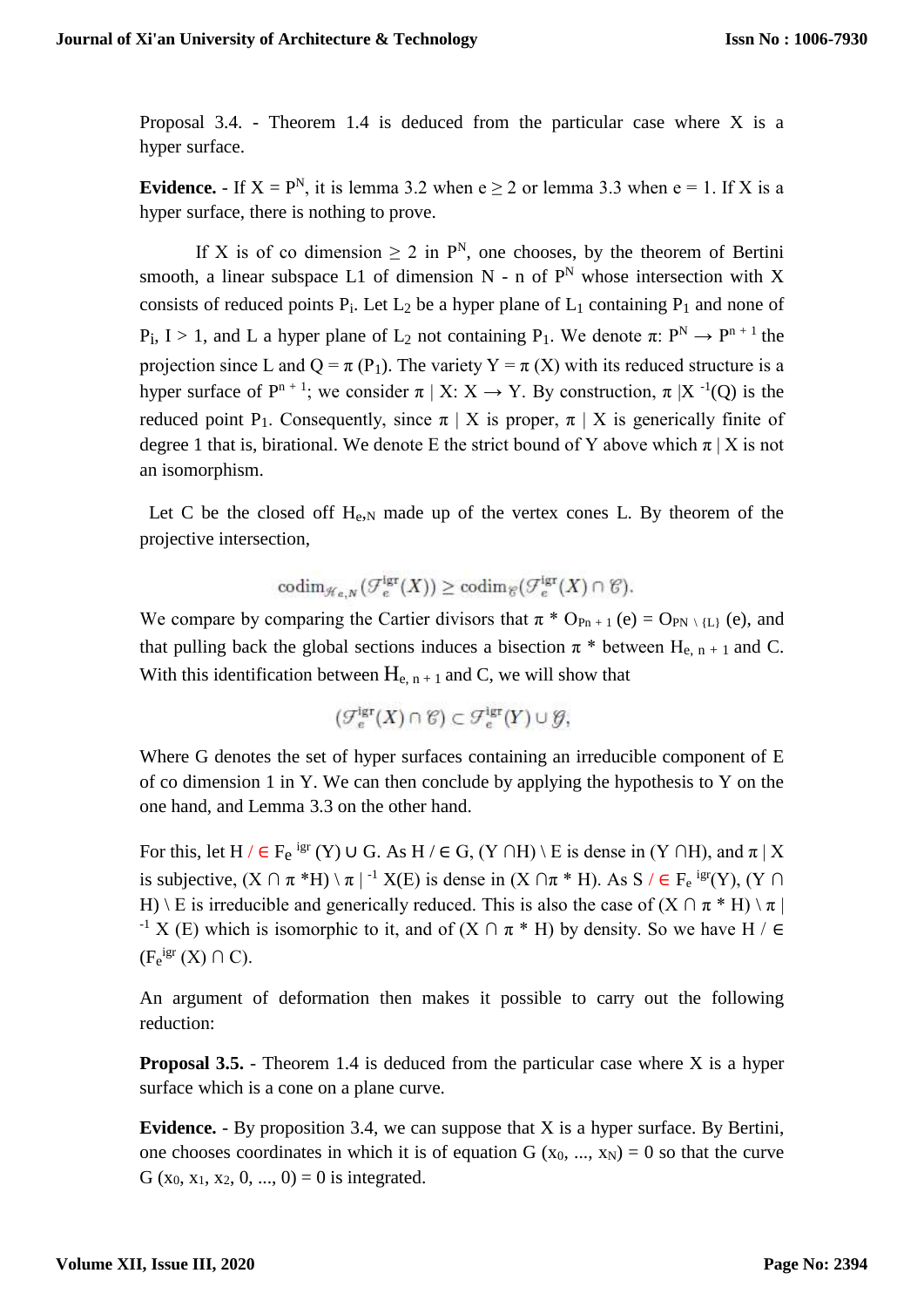Let X be the sub variety of  $P^N \times A^1$  of equation G  $(x_0, x_1, x_2, tx_3, ..., tx_N) = 0$ . This is a flat family of P<sup>N</sup> hyper surfaces, trivial of fiber X to above  $A^1 \setminus \{0\}$ , and such that  $X_0$ is a cone on a plane smooth curve.

 $A^1 \setminus \{0\}$ , and such that X0 is a cone on a plane smooth curve. Let F be the subset of  $A<sup>1</sup>$  × H<sub>e</sub> consisting of (t, H) such that  $X_t$ ∩H is not irreducible and generically reduced by co dimension 1 in  $X_t$ . As in the proof in 2.2 of Theorem 1.1, we show that F is closed in  $A^1 \times H_e$ .

The fibers of  $p_1$ :  $F \to A^1$  are the  $p_1^{-1}(t) = F_e^{igr}(X_t)$ . By closing F, p1 is clean, so the dimension of its fibers is semi-continuous higher. Thus, there exists  $t = 0$  such that dim  $(F_e^{igr}(X_t)) \leq$  dim  $(F_e^{igr}(X_0))$ .

Since  $X_t$  is protectively equivalent to X and we know how to increase the dimension of  $F_e$  <sup>igr</sup> (X<sub>0</sub>) by hypothesis, we can conclude.

**3.3. End of the demonstration. -** Let's prove the theorem 1.4. We will adopt the same strategy as for the proof of proposition 3.5, now using a deformation of X in a meeting of hyper planes.

Proof of Theorem 1.4. - Step 1. Construction of a deformation.

Proposition 3.5, assumes that X is a hyper surface of equation G (x<sub>0</sub>, x<sub>1</sub>, x<sub>2</sub>) = 0, which is a vertex cone the linear space S of equations  $x_0 = x_1 = x_2 = 0$  on a curve plane integrates C of degree d. By Bertini, we choose our coordinates so that  $G(x_0,$  $x_1$ , 0) = 0 consists of d reduced points. Let X be the sub variety of  $P^N \times A^1$  with equation G (x<sub>0</sub>, x<sub>1</sub>, t<sub>x2</sub>) = 0.

It is a flat P<sup>N</sup> hyper surfaces family, trivial of X fiber over  $A^1 \setminus \{0\}$ , and such that  $X_0$ is reduced meeting of d distinct hyper planes  $L_1, \ldots, L_d$  intersecting along a common linear space L:  $x_0 = x_1 = 0$ .

We denote  $Z \subset P^N \times A^1 \times H_e$  the family setting the parameters  $Z_{t,H} = X_t \cap H$  and q : Z  $\rightarrow A^1 \times H_e$  the canonical projection. Let F be the subset of  $A^1 \times H_e$  consisting of (t, H) such that  $Z_{t,H}$  is not irreducible and generically reduced co dimension 1 in  $X_t$ . We denote U the open of  $A^1 \times H_e$  where  $X_t \cap H$  is of co dimension 1 in  $X_t$ . As the Hilbert polynomial of its fibers is constant, by applying criterion III 9.9 of [8], we see that q  $u: q^{-1}(U) \to U$  is flat. Let U' be the subset of U made up of (t, H) such that  $X_t \cap H$  is irreducible and generally reduced. It is opened by Proposition 2.1. Therefore, F, which is the complement of U' in  $H_e$ , is closed. Let F' be the union of irreducible components of F dominating  $A^1$ . Since X is trivial above  $A^1 \setminus \{0\}$ , so are F; thus, F and F' coincide above  $A^1 \setminus \{0\}$ .

We will show that F '<sub>0</sub>  $\subset$  G<sub>1</sub> $\cup$  G<sub>2</sub> $\cup$  U<sub>i</sub> F<sub>e</sub><sup>igr</sup>(L<sub>i</sub>), or G<sub>1</sub> is the set of hyper surfaces containing L and  $G_2$  the set of hyper surfaces whose intersection with L is eS. Let's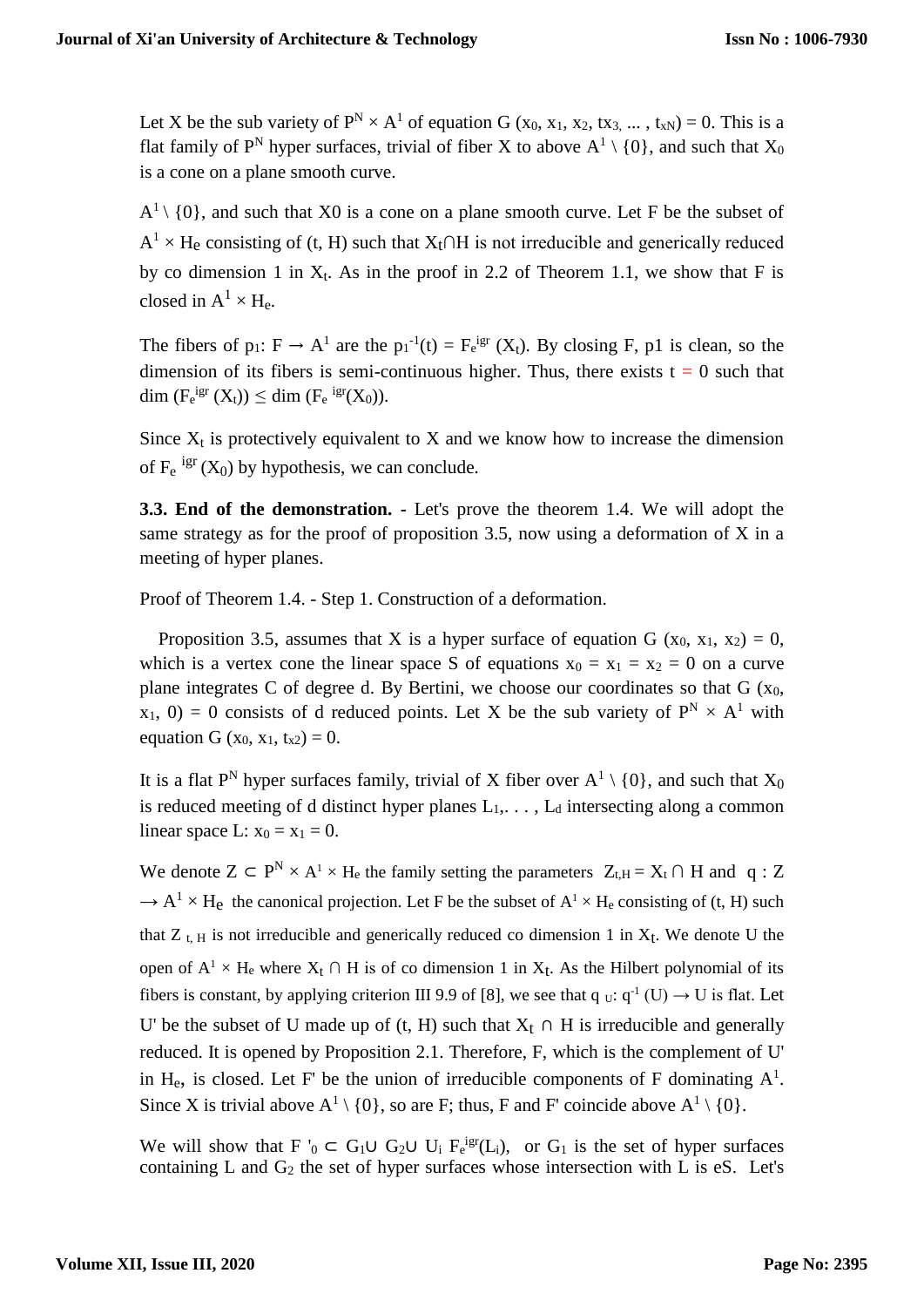first admit this inclusion. When  $e \ge 2$ , co dim H<sub>e</sub> (F<sub>e</sub> <sup>igr</sup> (Li)) = (e<sup>e+n-1</sup>) – n by the lemma 3.2, and co dim  $_{He}(G_1 \cup G_2) = (e^{e+n-1}) - 1$ . So, co dim  $_{He}(F_0) \ge (e^{e+n-1}) - n$ . By cleanliness of P<sub>1</sub>: F'  $\rightarrow$  A<sub>1</sub>, the dimension of its fibers is semi-continuous superiorly, and exists t = 0 Such as co dim  $_{He}$  (F'<sub>t</sub>) ≥ (e<sup>e+n-1</sup>) – n. But, F'<sub>t</sub> = F<sub>t</sub> = F<sub>e</sub><sup>ign</sup>  $(X_t)$ , which allows to conclude because  $X_t$  is protectively equivalent to X.

When  $e = 1$ , co dim  $H_1(F_1^{igr}(L_i)) = n + 1$  and codim  $H_1(G_1 \cup G_2) = n-1$ . We conclude by reasoning identically.

Step 2. Basic change.

It remains to prove the inclusion allowed above. We reason with the absurd by choosing  $H \in F'_{0}$  such that  $H / \in G_1 \cup G_2 \cup_i F_{e}^{igr}(L_i)$ . This implies that  $X_0 \cap H$  is reduced and has exactly irreducible components distinct  $H_i = L_i \cap H$  (there are no submerged points because  $X_0 \cap H$  is a complete intersection).

On the one hand, H belongs to an irreducible component of F that dominates  $A^1$ , and on the other hand, like H  $/$  ∈ G<sub>1</sub>, (0, H) ∈ U. We can therefore find an integral curve B, a morphism f:  $B \to F \cap U$  such that  $p_1^{\circ}$  f:  $B \to A^1$  is dominant, and a point  $b \in B$  such that  $f(b) = (0, H)$ . We denote  $Z_B \subset X_B$  pulled back from  $Z \subset X \times H_e$  by f:  $B \to A^1 \times H_e$ . Since f has values in U, by base change, qB:  $Z_B \rightarrow B$  is clean and flat. Since  $Z_b = X_0 \cap H$  is reduced, applying [6] 12.2.4 (v), and leaving constricting B, we can assume the geometrically reduced fibers of  $q_B$ . Since q is at values in F, the fibers of  $q_B$  are not geometrically intact. They are therefore necessarily geometrically reducible. After replacing B with a coating, it can then be assumed that the generic fiber of  $q_B$  is reducible, i.e.,  $Z_B$  is reducible. Finally, by normalizing, we see that we can choose B smooth.

In the rest of the demonstration, we will obtain a contradiction by showing the irreducibility of ZB.

**Step 3**. Z<sub>B</sub> indissoluble.

Like **H** /∈ G2, H contain a closed point P ∈ L \ S. Thus P ∈ Z<sub>b</sub> = X0∩H. Let Z be an irreducible component of  $Z_B$  containing P. per dimension,  $q_B: Z \rightarrow B$  is dominant, therefore flat. Suppose for a moment that Z contains the irreducible components  $H_1, \ldots, H_d$  from  $Z_b$ . So, if  $b' \in B$ ,

Deg 
$$
(Z_b)
$$
 = deg  $(Z_b)$  by flatness  
=deg  $(Z_b)$  because  $Z_b = Z_b$   
= deg  $(Z_b)$  by flatness.

Since  $Z_{b'}$  and  $Z_{b'}$  are of the same size, and we have an inclusion, this implies  $Z_{b'} = Z_{b'}$ , that is  $Z = Z$ . This contradicts the reduction of Z.

It remains to prove the assertion admitted above: we must show that  $H_k \subset Z_b$  for  $1 \leq k$  $\leq$  d. This is what we will obtain in the following, as a consequence of Raman jam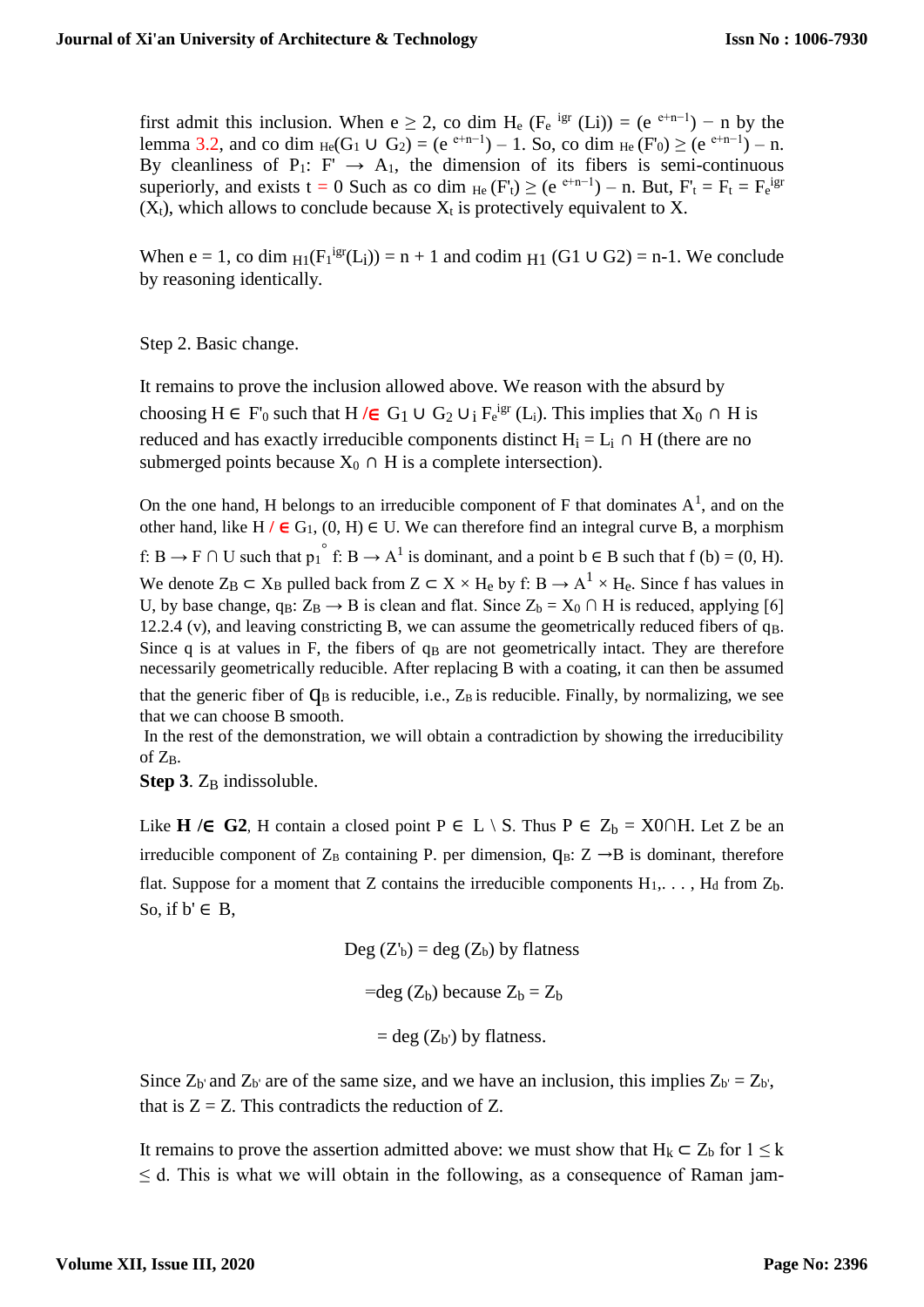Samuel's theorem. In the next step, we introduce the varieties to which we can apply this theorem.

Step 4. Normalization.

Consider the sub variety  $\Gamma$  of  $P^2 \times A^1$  of equation G (x<sub>0</sub>, x<sub>1</sub>, tx<sub>2</sub>) = 0. The projection from S induces  $\pi: X \setminus S \to \Gamma$ , smooth because of fibers of affine spaces  $A^{N-2}$ . The projection pr<sub>2</sub>:  $\Gamma \to A^1$  is trivial of fiber C over  $A^1 \setminus \{0\}$ . Above 0, it is smooth except at the point  $\Omega = [0: 0: 1]$ : indeed,  $pr_2^{-1}(0)$  consists of d straight lines  $D_1, \ldots, D_d$ intersecting in  $\Omega$ . Note that  $\pi^{-1}$  (D<sub>k</sub>) = L<sub>k</sub> \ S.

By dragging  $X \setminus S^{\pi} \to \Gamma^{pr2} \to A^1$  by  $p_1 \circ f: B \to A^1$ , we obtain  $X_B \setminus S_B \circ B^1 \to \Gamma_B^{pr2, B} \to$ B. We identify  $\Omega$  and  $D_k$  with the corresponding sub manifolds of (Γ<sub>B</sub>) b = Γ<sub>0</sub>, and P and  $L_k \setminus S$  with the corresponding sub manifolds of  $(X_B \setminus S_B)$   $_b = (X \setminus S)$  0.

Note v:  $\sim \Gamma_B \rightarrow \Gamma_B$  the normalization of  $\Gamma_B$ . Since  $D_k \setminus \Omega$  is in the smooth place of  $\Gamma_B$ , above which v is an isomorphism, we can consider the strict transform of  $D_k$  in  $\neg \Gamma_B$ : we note it again D<sub>k</sub> and we note i<sub>k</sub>: D<sub>k</sub>  $\rightarrow \sim \Gamma_B$  the inclusion . Let's show that  $\Omega$  has a unique antecedent  $\sim \Omega$  in  $\sim \Gamma_B$ . On the one hand, the irreducible components of ( $\sim \Gamma_B$ ) b are exactly the i<sub>k</sub> (D<sub>k</sub>)<sub>1≤k≤d</sub>, so that  $v^1(\Omega)$  consists of i<sub>k</sub>  $(\Omega)$  1 sk d. On the other hand, like the generic fiber of pr<sub>2</sub>, B <sup>∘ν</sup> is the normalization of C that is connected, [6] 15.5.9 (ii) shows that  $(-\Gamma_B)$  b is connected. This is only possible if  $i_k(\Omega)$  does not depend on k: we note this point  $\Omega$ .

One draws back v by  $\pi_B$  to obtain III equipped with two projections  $\tilde{\pi}$  and v' respectively on  $\sim \Gamma_B$  and  $X_B \setminus S_B$ . Pulling back  $i_k$  by  $\sim \pi$ , we get  $i'_k: L_k \setminus S \to III$ , which is the strict transform of  $L_k \ S$ . As  $\Omega$  has a unique antecedent v, P has a unique antecedent v', equal to  $i'_{k}(P)$  for everything k, we note  $\sim P$ .

 The Cartesian diagram of varieties pointed out below summarizes the constructions carried out:

$$
(L_k \setminus S, P) \xrightarrow{i'_k} (\mathfrak{W}, \tilde{P}) \xrightarrow{\nu'} (\mathfrak{X}_B \setminus S_B, P) \xrightarrow{p'} (\mathfrak{X} \setminus S, P)
$$
  
\n
$$
\pi \begin{vmatrix} \pi \\ (D_k, \Omega) \xrightarrow{i_k} (\Gamma_B, \tilde{\Omega}) \xrightarrow{\nu} (\Gamma_B, \Omega) \xrightarrow{p} (\Gamma, \Omega)
$$
  
\n
$$
\pi_{\Gamma_2, \Omega} \begin{vmatrix} \pi \\ \vdots \\ \pi_p \end{vmatrix} \xrightarrow{r} (\Gamma, \Omega)
$$
  
\n
$$
\pi_{\Gamma_2, \Omega} \begin{vmatrix} \pi \\ \vdots \\ \pi_p \end{vmatrix}
$$
  
\n
$$
(B, b) \xrightarrow{p_1 \circ f} (\mathbb{A}^1, 0)
$$

**Step5.** Application of the Raman jam-Samuel theorem.

Like H  $\in$  G<sub>1</sub>, Z<sub>b</sub> does not contain L. Thus, Z is not included in the place where v' is not an isomorphism, and we can consider its strict transform W in W. By cleanliness of v', v'(W) = Z, and so we have  $\tilde{P} \in W$ .

Note that since  $Z_b$  does not contain L, W does not contain  $\tilde{\pi}^{-1}$  ( $\tilde{\Omega}$ ). We can therefore apply the Raman jam-Samuel theorem in its form [7] 21.14.3 (i) to the normal base smooth morphism  $\tau$ . III  $\rightarrow \tau_B$  and to the divisor W of III in the point ~P. Thus, W is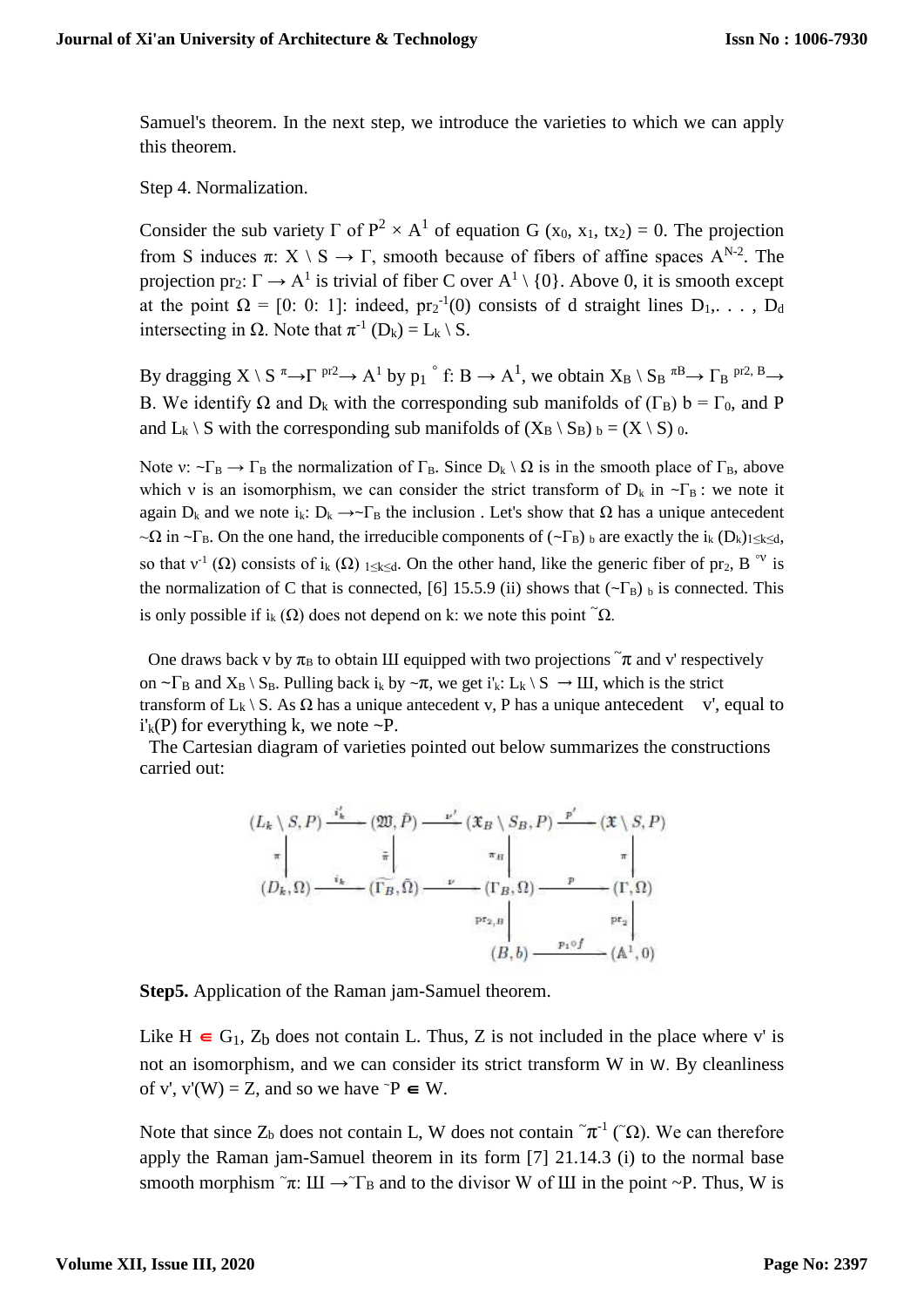Cartier in III en ~P. In particular, as W meets  $L_k \setminus S$  in the point ~P, W meets  $L_k \setminus S$  in a divisor of  $L_k \setminus S$ . This means that Z met  $L_k$  in a divisor of  $L_k$ , necessarily equal to Hk. That's what we wanted to show.

### **4.** Mino ration of the co dimension of  $\mathbf{F}_{e}^{\text{int}}(X)$

The purpose of this part is to deduce Theorem 1.5 from Theorem 1.4. Since these statements are insensitive to scalar extension, we will assume that K is algebraically closed.

It is necessary to control the submerged points which appear when one intersects X with a hyper surface

Lemma  $4.1.$  - Let X is a K-scheme of reduced finite type. Then X contains only a finite number of points of depth 1 and co dimension  $\geq 2$  in X.

Evidence. - The function coprof  $(x) = \dim (O_{X,x})$  -prof  $(O_{X,x})$  is semi-continuous superiorly over X by [6]  $12.1.1$  (v).

Let F<sub>n</sub> be the closed  $\{x \in X \mid \text{coprof } (x) \geq n\}$ . By positivity of the depth, the points of  $F_n$  are codimension  $\geq n$ . If  $n \geq 1$ ,  $F_n$  does not contain co dimension points n. Indeed, such a point would check  $prof(x) = 0$ , and [4] ch. 0, 16.4.6 (i) shows that it would be a submerged point of X.

Thus, for  $n \ge 1$ , the points of  $F_n$  of height  $n + 1$  are generic points of irreducible components of  $F_n$ , and they are therefore in finite number. The points of X of depth 1 and co dimension  $\geq 2$  are exactly the union of all these points for  $n \geq 1$ , and are therefore in finite number.

**Lemma 4.2.** - Let  $X \subset P^N$  be a subvariety of dimension  $\geq 2$ . Let  $x_1, \ldots, x_r$ , its co dimension points  $\geq 2$  and depth 1, which are finitely numbered by Lemma 4.1.

So if H ∈ H<sub>e</sub> does not contain X, the submerged points of X  $\cap$  H are exactly the x<sub>i</sub> belonging to H.

Evidence. - Indeed, by [4] chap. 0, 16.4.6 (i), the immersed points are exactly those of depth 0 and codimension  $\geq 1$ . It is then enough to notice that during a nontrivial section by a hypersurface, codimension and depth both fall by 1.

Let's now show Theorem 1.5:

Proof of Theorem 1.5. - We consider the points of X of depth 1 and codimension  $\geq 2$ . Let  $y_1, \ldots, y_2$  and those who are closed, and  $z_1, \ldots, z_2$  and the others. Let  $F_i$  be the set of hyper surfaces containing  $y_i$  and  $G_i$  the set of hyper surfaces containing  $z_i$ .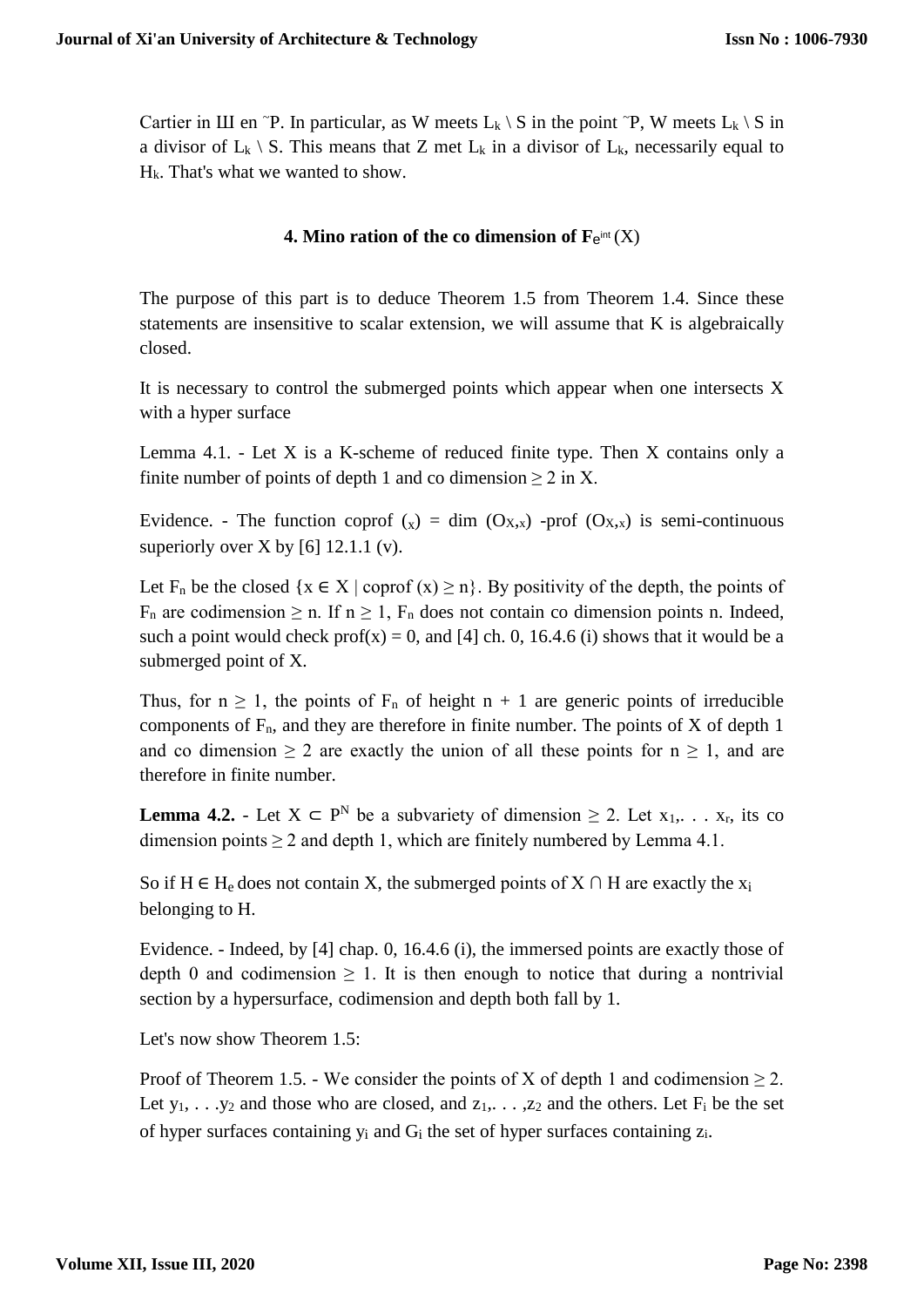By Lemma 4.2,  $F_e^{int}(X) = F_e^{igr}(X) \cup U_i F_i$ . Now, in He, Fi is a linear subspace of co dimension 1, G<sub>i</sub> is of co dimension  $\ge e + 1$  by Lemma 3.3, and we minore the co dimension of  $F_e^{irr}$  (X) using Theorem 1.4. We deduce the desired minorizations.

Finally, these memorizations are optimal as a consequence of the proof and the fact that the lower bounds of Theorem 1.4 are optimal. More precisely, here are varieties realizing the cases of equality:

(i) Case where X has no point of depth 1 and co dimension  $> 1$ :

- (a) When  $e = 1$ , a cone on a plane curve integrates.
- (b) When  $e \geq 2$ , a linear space.

(ii) Case where X does not have a closed point of depth 1:

(a) when  $n \geq 3$ , a variety containing a point of depth 1 of which adhesion is a straight line, but no closed point of depth 1.

- (b) When  $n = 2$  and  $e \ge 2$ , a plane.
- (c) When  $n = 2$  and  $e = 1$ , a cone on a plane curve integrates.

(iii) Case where X has a closed point of depth 1:

(a) Any variety containing a closed point of depth 1.

### **5. Bertini's theorem as a family**

As application of the previous results, let's prove Theorem 1.6.

Proof of Theorem 1.6. - Let's show (ii): we proceed in the same way for (i) using Theorem 1.4 instead of Theorem 1.5 (ii).

Let F be the subset of V  $\times$  H<sub>e</sub> consisting of (v, H) such that  $X_v \cap H$  is not geometrically integrity of co dimension 1 in  $X_v$ . As in the proof in 2.2 of Theorem 1.1, and using [6] 12.2.4 (viii) in place of Proposition 2.1, we show that F is closed in  $V \times H_e$ .

The fibers of  $p_1$ :  $F \to V$  are the  $p_1^{-1}(v) = F_e^{\text{int}}(X_v)$  and are therefore of co dimension  $\geq$  e-1 in H<sub>e</sub> by Theorem 1.5 (ii). The co dimension of F in V  $\times$  H<sub>e</sub> is therefore  $\geq$  e - 1 = dim (V) + 1. Thus,  $p_2$ :  $F \rightarrow H_e$  is not dominant.

The set that interests us is complementary to the image of  $p_2$ ; since it is constructible by Chivalry's theorem, it contains a non-empty open. When V is clean, F is also clean, and its image by  $p_2$  is closed, thus complementary to an open. Finally, if the field K is